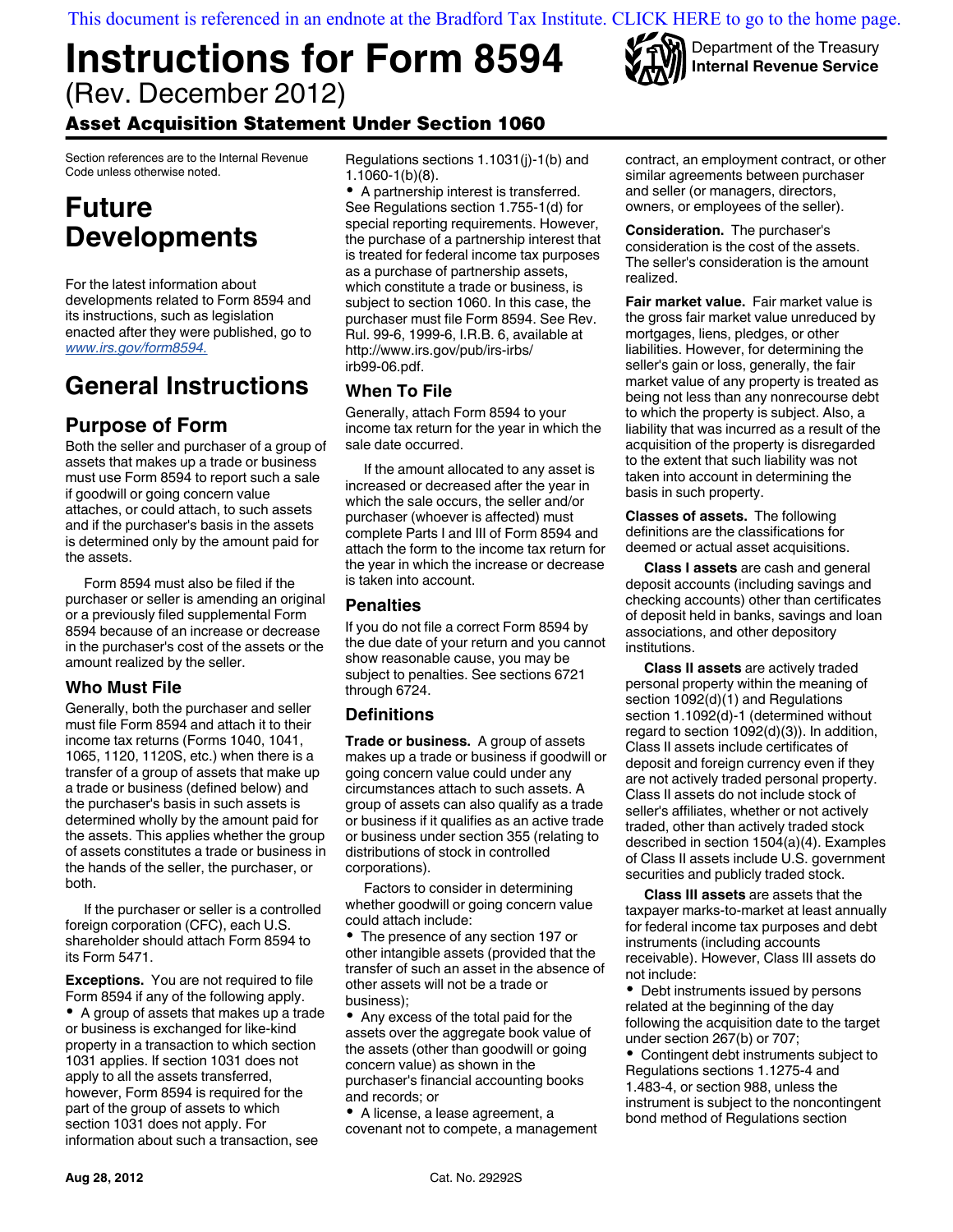1.1275-4(b) or is described in Regulations section 1.988-2(b)(2)(i)(B)(2); and

Debt instruments convertible into the stock of the issuer or other property.

**Class IV assets** are stock in trade of the taxpayer or other property of a kind that would properly be included in the inventory of the taxpayer if on hand at the close of the taxable year, or property held by the taxpayer primarily for sale to customers in the ordinary course of its trade or business.

**Class V assets** are all assets other than Class I, II, III, IV, VI, and VII assets.

**Note.** Furniture and fixtures, buildings, land, vehicles, and equipment, which constitute all or part of a trade or business (defined earlier) are generally Class V assets.

**Class VI assets** are all section 197 intangibles (as defined in section 197) except goodwill and going concern value. Section 197 intangibles include:

• Workforce in place;

**•** Business books and records, operating systems, or any other information base, process, design, pattern, know-how, formula, or similar item;

- Any customer-based intangible;
- Any supplier-based intangible;
- Any license, permit, or other right granted by a government unit;

Any covenant not to compete entered into in connection with the acquisition of an interest in a trade or a business; and

Any franchise, trademark, or trade name (however, see exception below for certain professional sports franchises).

See section 197 (d) for more information.

The term "section 197 intangible" does not include any of the following:

An interest in a corporation,

partnership, trust, or estate;

 $\bullet$  Interests under certain financial contracts;

- Interests in land;
- Certain computer software;

Certain separately acquired interests in films, sound recordings, video tapes, books, or other similar property;

• Interests under leases of tangible property;

Certain separately acquired rights to receive tangible property or services;

Certain separately acquired interests in patents or copyrights;

• Interests under indebtedness;

Professional sports franchises acquired before October 23, 2004; and

Certain transactions costs.

See section 197(e) for more information.

**Class VII assets** are goodwill and going concern value (whether or not the goodwill or going concern value qualifies as a section 197 intangible).

**Allocation of consideration.** An allocation of the purchase price must be made to determine the purchaser's basis in each acquired asset and the seller's gain or loss on the transfer of each asset. Use the residual method under sections 1.338-6 and 1.338-7, substituting consideration for ADSP and AGUB, for the allocation of the consideration to assets sold and asset purchased respectively. See Regulations section 1.1060-1(c).

The amount allocated to an asset, other than a Class VII asset, cannot exceed its fair market value on the purchase date. The amount you can allocate to an asset also is subject to any applicable limits under the Internal Revenue Code or general principles of tax law.

Consideration should be allocated as follows.

1. Reduce the consideration by the amount of Class I assets transferred.

2. Allocate the remaining consideration to Class II assets, then to Class III, IV, V, and VI assets in that order. Within each class, allocate the remaining consideration to the class assets in proportion to their fair market values on the purchase date.

3. Allocate consideration to Class VII assets.

If an asset in one of the classifications described above can be included in more than one class, choose the lower numbered class (e.g., if an asset could be included in Class III or IV, choose Class III).

**Reallocation after an increase or decrease in consideration.** If an increase or decrease in consideration that must be taken into account to redetermine the seller's amount realized on the sale, or the purchaser's cost basis in the assets, occurs after the purchase date, the seller and/or purchaser must allocate the increase or decrease among the assets. If the increase or decrease occurs in the same tax year as the purchase date, consider the increase or decrease to have occurred on the purchase date. If the increase or decrease occurs after the tax year of the purchase date, consider it in the tax year in which it occurs.

For an increase or decrease related to a patent, copyright, etc., see *Specific Allocation,* later.

*Allocation of increase.* Allocate an increase in consideration as follows.

1. Allocate the increase in consideration to Class I assets.

2. Allocate any remaining amount consideration to each of the following classes (Class II, III, etc.).

The number of classes may vary depending on the year of the acquisition. Increase the amounts previously allocated to the assets in each class in proportion to their fair market values on the purchase date (do not allocate to any asset in excess of fair market value).

If an asset has been disposed of, depreciated, amortized, or depleted by the purchaser before the increase occurs, any amount allocated to that asset by the purchaser must be properly taken into account under principles of tax law applicable when part of the cost of an asset (not previously reflected in its basis) is paid after the asset has been disposed of, depreciated, amortized, or depleted.

*Allocation of decrease.* Allocate a decrease in consideration as follows.

1. Reduce the amount previously allocated to Class VII assets.

2. Reduce the amount previously allocated to Class VI assets, then to Class V, IV, III, and II assets in that order. Within each class, allocate the decrease among the class assets in proportion to their fair market values on the purchase date.

You cannot decrease the amount allocated to an asset below zero. If an asset has a basis of zero at the time the decrease is taken into account because it has been disposed of, depreciated, amortized, or depleted by the purchaser under section 1060, the decrease in consideration allocable to such asset must be properly taken into account under the principles of tax law applicable when the cost of an asset (previously reflected in basis) is reduced after the asset has been disposed of, depreciated, amortized, or depleted. An asset is considered to have been disposed of to the extent the decrease allocated to it would reduce its basis below zero.

**Patents, copyrights, and similar property.** You must make a specific allocation (defined below) if an increase or decrease in consideration is the result of a contingency that directly relates to income produced by a particular intangible asset, such as a patent, a secret process, or a copyright, and the increase or decrease is related only to such asset and not to other assets. If the specific allocation rule does not apply, make an allocation of any increase or decrease as you would for any other assets as described under *Allocation of increase* and *Allocation of decrease.*

**Specific allocation.** Limited to the fair market value of the asset, any increase or decrease in consideration is allocated first specifically to the patent, copyright, or